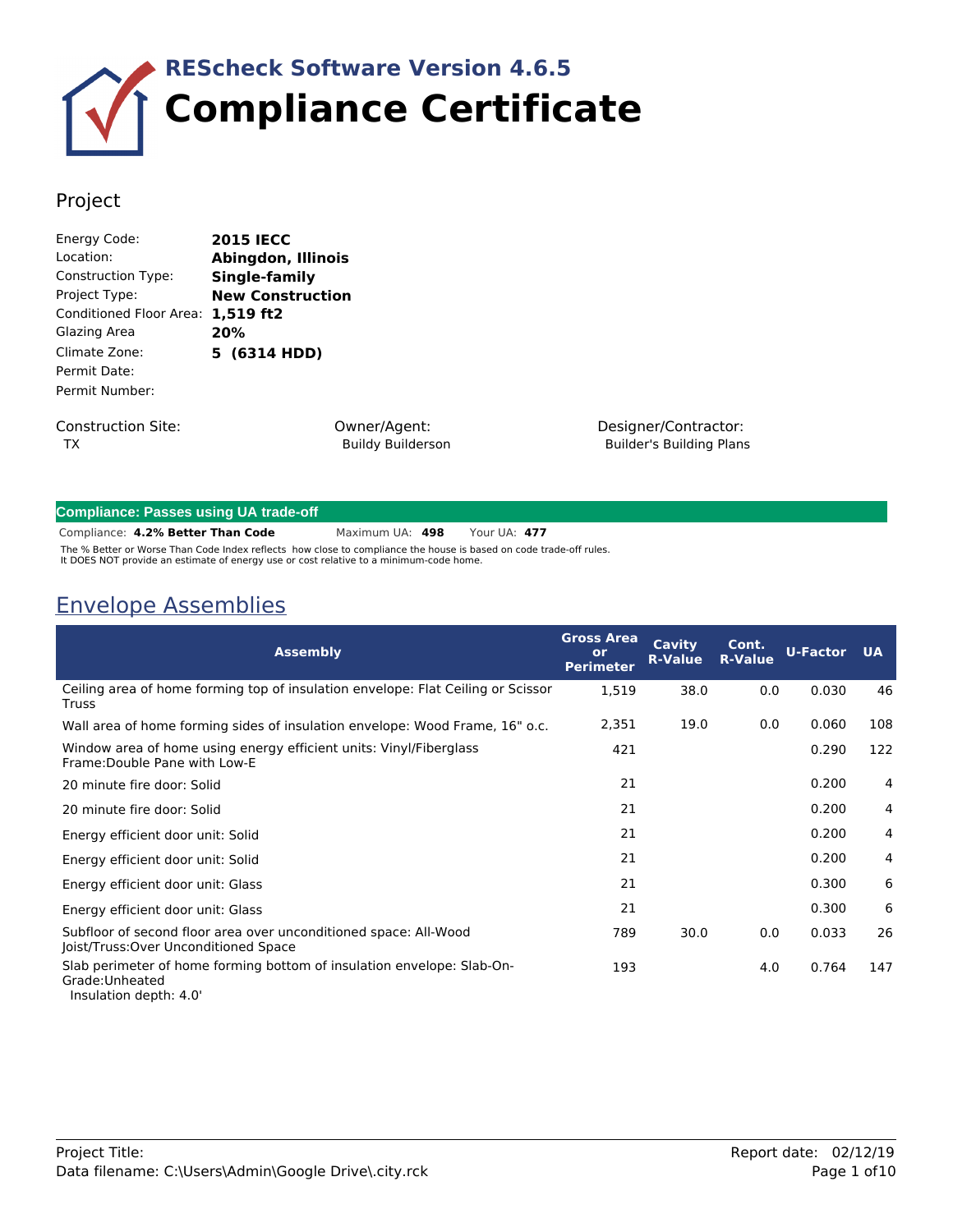*Compliance Statement:* The proposed building design described here is consistent with the building plans, specifications, and other calculations submitted with the permit application. The proposed building has been designed to meet the 2015 IECC requirements in RES*check* Version 4.6.5 and to comply with the mandatory requirements listed in the RES*check* Inspection Checklist.

Name - Title Signature Date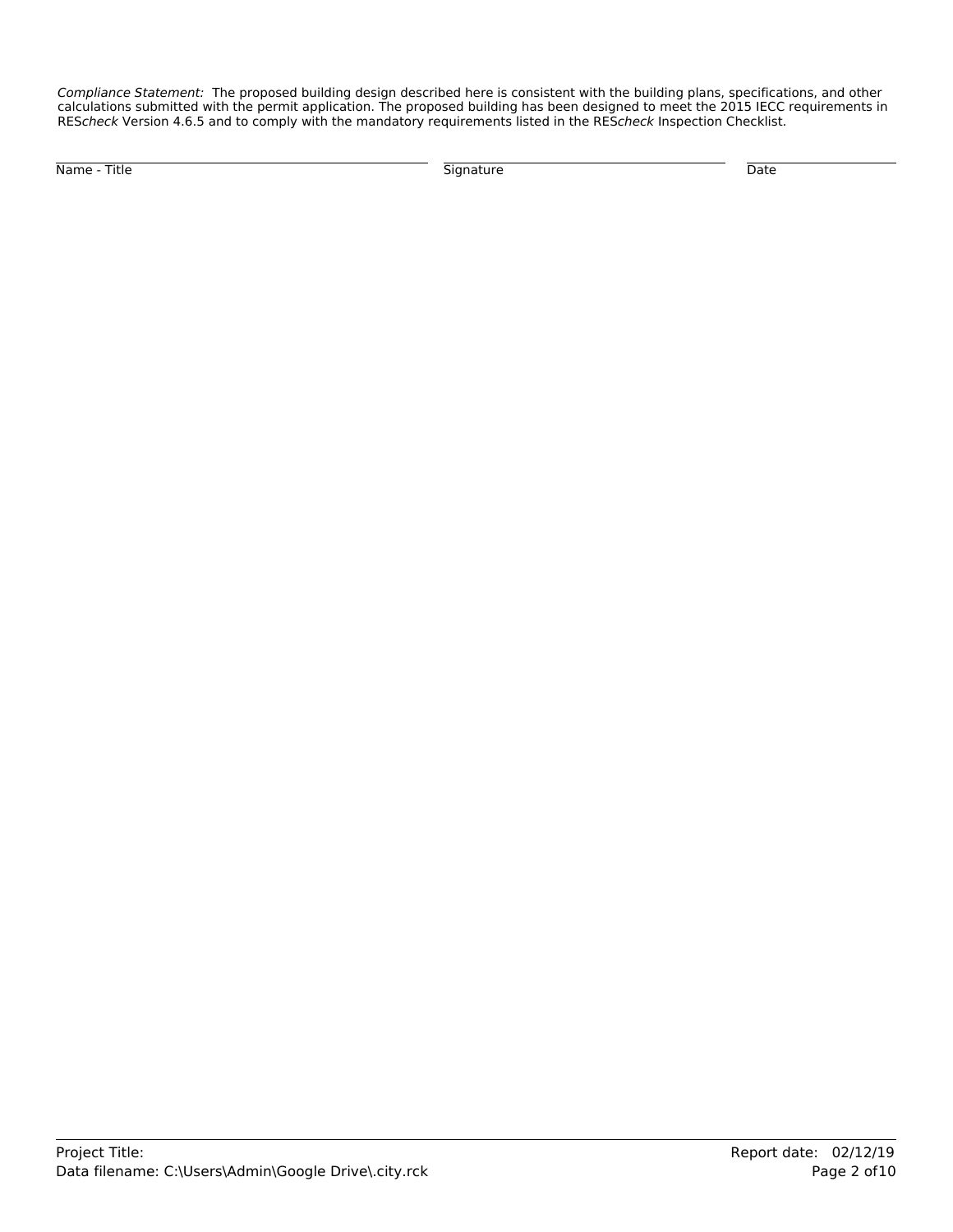## **Inspection Checklist RES***check* **Software Version 4.6.5**

Energy Code: 2015 IECC

Requirements: 0.0% were addressed directly in the RES*check* software

Text in the "Comments/Assumptions" column is provided by the user in the REScheck Requirements screen. For each requirement, the user certifies that a code requirement will be met and how that is documented, or that an exception is being claimed. Where compliance is itemized in a separate table, a reference to that table is provided.

| <b>Section</b><br>#<br>& Reg.ID                                    | <b>Pre-Inspection/Plan Review</b>                                                                                                                                                                                                                    | <b>Plans Verified</b><br><b>Value</b>    | <b>Field Verified</b><br><b>Value</b>    | <b>Complies?</b>                                                                   | <b>Comments/Assumptions</b> |
|--------------------------------------------------------------------|------------------------------------------------------------------------------------------------------------------------------------------------------------------------------------------------------------------------------------------------------|------------------------------------------|------------------------------------------|------------------------------------------------------------------------------------|-----------------------------|
| 103.1,<br>103.2<br>$[PR1]$ <sup>1</sup><br>$\odot$                 | Construction drawings and<br>documentation demonstrate<br>energy code compliance for the<br>building envelope. Thermal<br>envelope represented on<br>construction documents.                                                                         |                                          |                                          | $\Box$ Complies<br>$\Box$ Does Not<br>□Not Observable<br>$\Box$ Not Applicable     |                             |
| 103.1,<br>103.2,<br>403.7<br>$[PR3]$ <sup>1</sup><br>$\circledast$ | Construction drawings and<br>documentation demonstrate<br>energy code compliance for<br>lighting and mechanical systems.<br>Systems serving multiple<br>dwelling units must demonstrate<br>compliance with the IECC<br><b>Commercial Provisions.</b> |                                          |                                          | $\sqcup$ Complies<br>$\Box$ Does Not<br>□Not Observable<br>$\Box$ Not Applicable   |                             |
| 302.1,<br>403.7<br>$[PR2]$ <sup>2</sup><br>$\circledast$           | Heating and cooling equipment is<br>sized per ACCA Manual S based<br>on loads calculated per ACCA<br>Manual J or other methods<br>approved by the code official.                                                                                     | Heating:<br>Btu/hr<br>Cooling:<br>Btu/hr | Heating:<br>Btu/hr<br>Cooling:<br>Btu/hr | $\square$ Complies<br>$\sqcup$ Does Not<br>Not Observable<br>$\Box$ Not Applicable |                             |

**Additional Comments/Assumptions:**

1 High Impact (Tier 1) 2 Medium Impact (Tier 2) 3 Low Impact (Tier 3)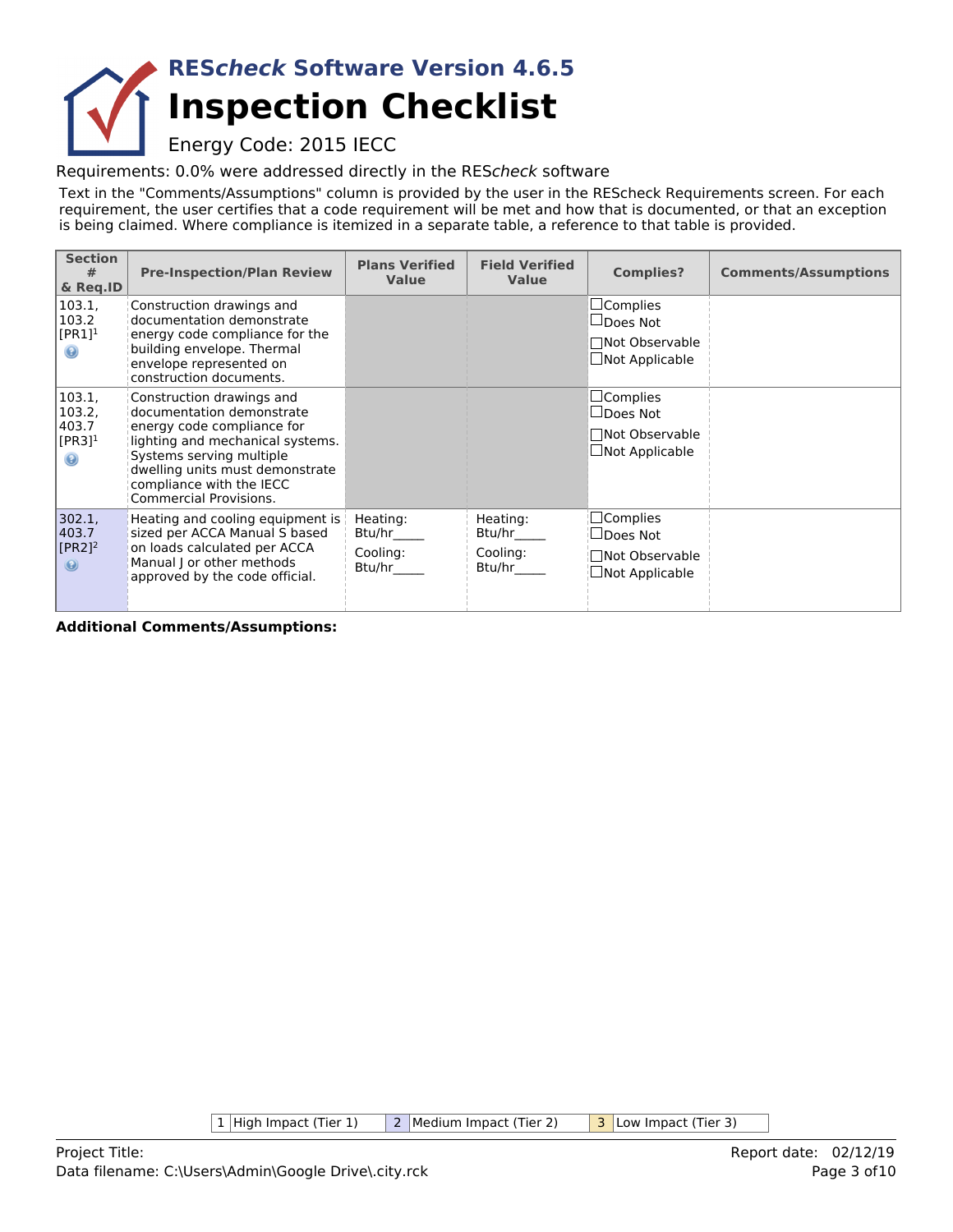| <b>Section</b><br>#<br>& Reg.ID                 | <b>Foundation Inspection</b>                                                                  | <b>Plans Verified</b><br><b>Value</b> | <b>Field Verified</b><br><b>Value</b> | <b>Complies?</b>                                             | <b>Comments/Assumptions</b>                      |
|-------------------------------------------------|-----------------------------------------------------------------------------------------------|---------------------------------------|---------------------------------------|--------------------------------------------------------------|--------------------------------------------------|
| 402.1.2<br>[FO1] <sup>1</sup><br>$\circledcirc$ | Slab edge insulation R-value.                                                                 | R-<br>Unheated<br>Heated              | $R-$<br>Unheated<br>Heated            | $\sqsupset$ Complies<br>$\sqcup$ Does Not<br>□Not Observable | See the Envelope Assemblies<br>table for values. |
|                                                 |                                                                                               |                                       |                                       | Not Applicable                                               |                                                  |
| 402.1.2<br>$[FO3]$ <sup>1</sup>                 | Slab edge insulation<br>depth/length.                                                         | ft                                    | ft                                    | $\Box$ Complies<br>$\sqcup$ Does Not                         | See the Envelope Assemblies<br>table for values. |
| 0                                               |                                                                                               |                                       |                                       | □Not Observable<br>Not Applicable                            |                                                  |
| 303.2.1<br>$[FO11]$ <sup>2</sup>                | A protective covering is installed<br>to protect exposed exterior<br>insulation and extends a |                                       |                                       | $\Box$ Complies<br>$\Box$ Does Not                           |                                                  |
| $\odot$                                         | minimum of 6 in. below grade.                                                                 |                                       |                                       | □Not Observable<br>$\Box$ Not Applicable                     |                                                  |
| 403.9<br>$[FO12]$ <sup>2</sup>                  | Snow- and ice-melting system<br>controls installed.                                           |                                       |                                       | $\square$ Complies<br>$\Box$ Does Not                        |                                                  |
| $\odot$                                         |                                                                                               |                                       |                                       | □Not Observable<br>$\Box$ Not Applicable                     |                                                  |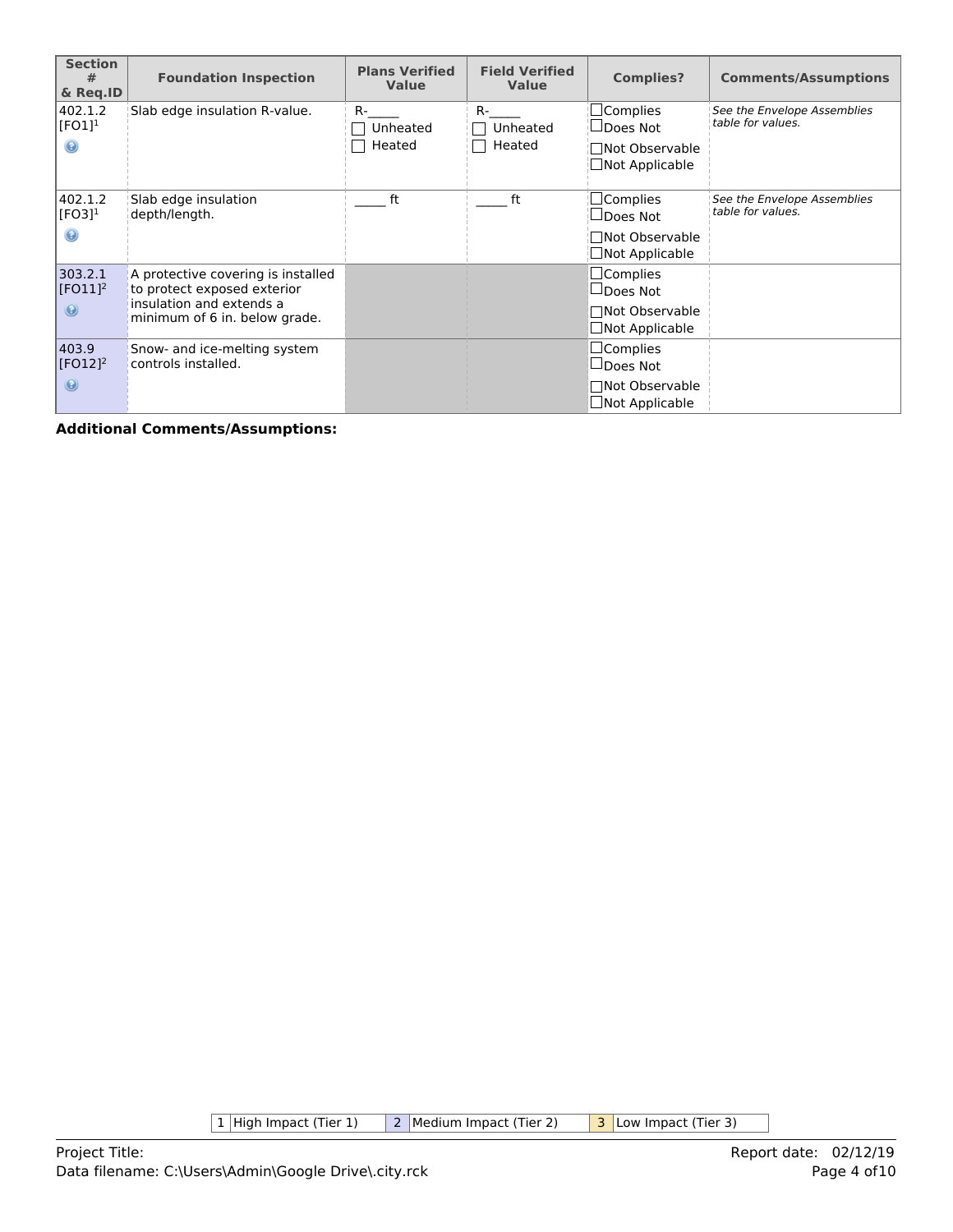| <b>Section</b><br>#<br>& Req.ID                            | <b>Framing / Rough-In Inspection</b>                                                                                                                                                                                                                            | <b>Plans Verified</b><br>Value | <b>Field Verified</b><br><b>Value</b> | <b>Complies?</b>                                               | <b>Comments/Assumptions</b>                      |
|------------------------------------------------------------|-----------------------------------------------------------------------------------------------------------------------------------------------------------------------------------------------------------------------------------------------------------------|--------------------------------|---------------------------------------|----------------------------------------------------------------|--------------------------------------------------|
| 402.1.1,<br>402.3.4                                        | Door U-factor.                                                                                                                                                                                                                                                  | $U$ - $\qquad$                 | $U$ - $\qquad$                        | $\Box$ Complies<br>∐Does Not                                   | See the Envelope Assemblies<br>table for values. |
| $[FR1]^1$<br>$_{\odot}$                                    |                                                                                                                                                                                                                                                                 |                                |                                       | Not Observable<br>□Not Applicable                              |                                                  |
| 402.1.1,<br>402.3.1,                                       | Glazing U-factor (area-weighted<br>average).                                                                                                                                                                                                                    | $U$ -                          | $U$ - $\qquad$                        | $\Box$ Complies<br>∐Does Not                                   | See the Envelope Assemblies<br>table for values. |
| 402.3.3.<br>402.5<br>$[FR2]$ <sup>1</sup><br>$\circledast$ |                                                                                                                                                                                                                                                                 |                                |                                       | □Not Observable<br>□Not Applicable                             |                                                  |
| 303.1.3<br>$[FR4]$ <sup>1</sup>                            | U-factors of fenestration products<br>are determined in accordance                                                                                                                                                                                              |                                |                                       | □Complies<br>$\Box$ Does Not                                   |                                                  |
| $_{\odot}$                                                 | with the NFRC test procedure or<br>taken from the default table.                                                                                                                                                                                                |                                |                                       | <b>Not Observable</b><br>□Not Applicable                       |                                                  |
| 402.4.1.1<br>$[FR23]$ <sup>1</sup>                         | Air barrier and thermal barrier<br>installed per manufacturer's                                                                                                                                                                                                 |                                |                                       | □Complies<br>$\Box$ Does Not                                   |                                                  |
| $\circledast$                                              | instructions.                                                                                                                                                                                                                                                   |                                |                                       | □Not Observable<br>□Not Applicable                             |                                                  |
| 402.4.3<br>[FR20] $1$                                      | Fenestration that is not site built<br>is listed and labeled as meeting                                                                                                                                                                                         |                                |                                       | □Complies<br>□Does Not                                         |                                                  |
| $_{\odot}$                                                 | AAMA /WDMA/CSA 101/I.S.2/A440<br>or has infiltration rates per NFRC<br>400 that do not exceed code<br>limits.                                                                                                                                                   |                                |                                       | □Not Observable<br>□Not Applicable                             |                                                  |
| 402.4.5<br>$[FR16]$ <sup>2</sup>                           | IC-rated recessed lighting fixtures<br>sealed at housing/interior finish<br>and labeled to indicate $\leq$ 2.0 cfm<br>leakage at 75 Pa.                                                                                                                         |                                |                                       | $\Box$ Complies<br>$\Box$ Does Not<br><b>Not Observable</b>    |                                                  |
| 403.3.1                                                    | Supply and return ducts in attics                                                                                                                                                                                                                               |                                |                                       | □Not Applicable<br>$\Box$ Complies                             |                                                  |
| [ $FR12$ ] <sup>1</sup><br>$\circledast$                   | insulated $>=$ R-8 where duct is<br>$>=$ 3 inches in diameter and $>=$<br>$R-6$ where $<$ 3 inches. Supply and<br>return ducts in other portions of<br>the building insulated $>= R-6$ for<br>diameter $>=$ 3 inches and R-4.2<br>for $<$ 3 inches in diameter. |                                |                                       | $\square$ Does Not<br><b>Not Observable</b><br>□Not Applicable |                                                  |
| 403.3.5<br>$[FR15]$ <sup>3</sup>                           | Building cavities are not used as<br>ducts or plenums.                                                                                                                                                                                                          |                                |                                       | $\Box$ Complies<br>□Does Not                                   |                                                  |
| $\circledcirc$                                             |                                                                                                                                                                                                                                                                 |                                |                                       | □Not Observable<br>□Not Applicable                             |                                                  |
| 403.4<br>[ $FR17$ ] <sup>2</sup>                           | HVAC piping conveying fluids<br>above 105 ºF or chilled fluids                                                                                                                                                                                                  | $R$ - $\qquad$                 | $R$ - $\qquad$                        | $\Box$ Complies<br>□Does Not                                   |                                                  |
| $\odot$                                                    | below 55 °F are insulated to $\geq$ R-<br>3.                                                                                                                                                                                                                    |                                |                                       | □Not Observable<br>□Not Applicable                             |                                                  |
| 403.4.1<br>[FR24] $1$                                      | Protection of insulation on HVAC<br>piping.                                                                                                                                                                                                                     |                                |                                       | <b>Complies</b><br>$\Box$ Does Not                             |                                                  |
| $\circledast$                                              |                                                                                                                                                                                                                                                                 |                                |                                       | □Not Observable<br>□Not Applicable                             |                                                  |
| 403.5.3<br>$[FR18]^2$                                      | Hot water pipes are insulated to<br>$\geq$ R-3.                                                                                                                                                                                                                 | $R$ - $\qquad$                 | $R$ - $\qquad$                        | $\Box$ Complies<br>∐Does Not                                   |                                                  |
| $\circledcirc$                                             |                                                                                                                                                                                                                                                                 |                                |                                       | Not Observable<br>□Not Applicable                              |                                                  |
| 403.6<br>[ $FR19$ ] <sup>2</sup>                           | Automatic or gravity dampers are<br>installed on all outdoor air                                                                                                                                                                                                |                                |                                       | □Complies<br>$\Box$ Does Not                                   |                                                  |
|                                                            | intakes and exhausts.                                                                                                                                                                                                                                           |                                |                                       | □Not Observable<br>□Not Applicable                             |                                                  |

1 High Impact (Tier 1) 2 Medium Impact (Tier 2) 3 Low Impact (Tier 3)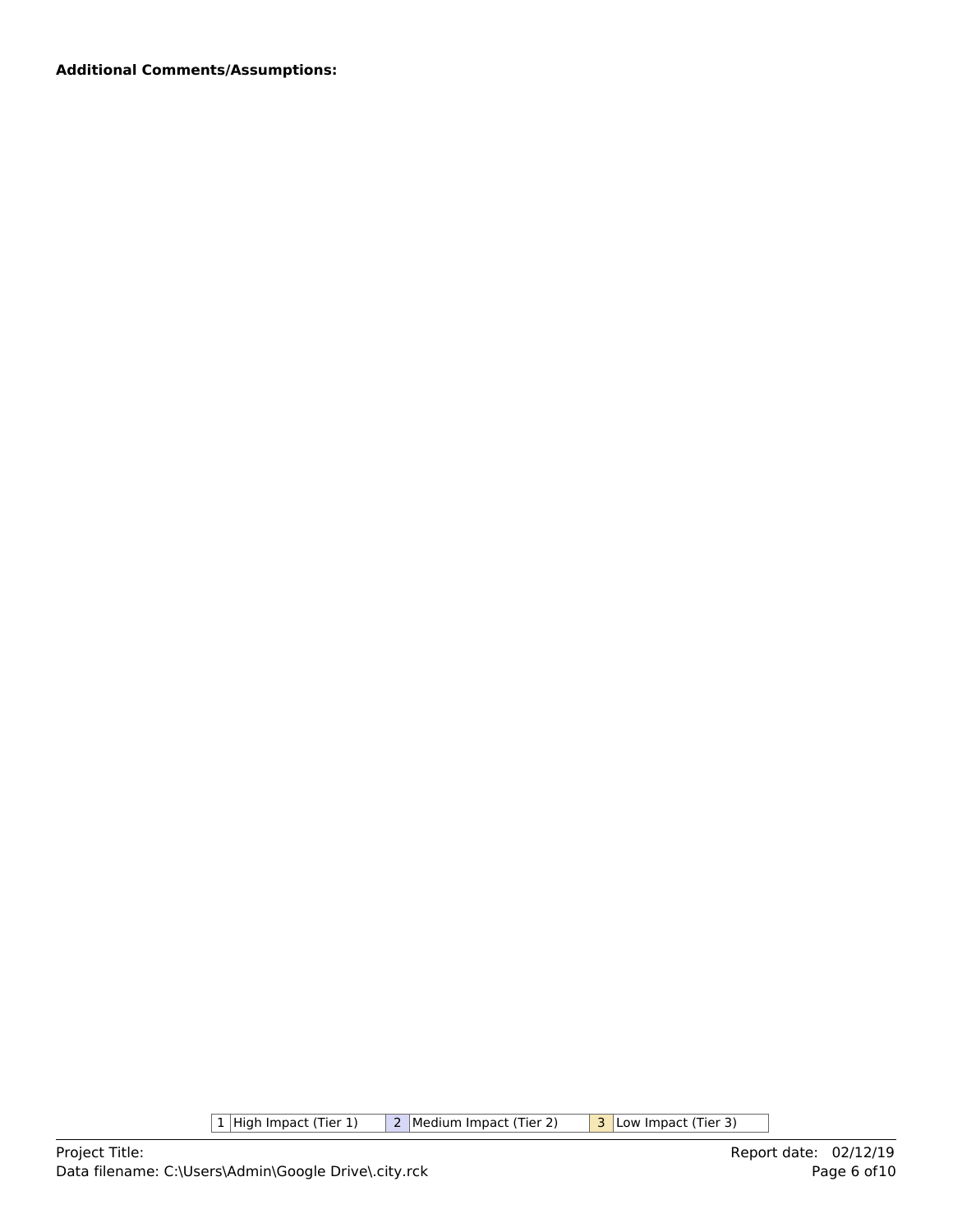| <b>Section</b><br>#<br>& Req.ID                                    | <b>Insulation Inspection</b>                                                                                                                                                                                                                                                                                                                                                                       | <b>Plans Verified</b><br>Value | <b>Field Verified</b><br>Value | <b>Complies?</b>                                                                  | <b>Comments/Assumptions</b>                      |
|--------------------------------------------------------------------|----------------------------------------------------------------------------------------------------------------------------------------------------------------------------------------------------------------------------------------------------------------------------------------------------------------------------------------------------------------------------------------------------|--------------------------------|--------------------------------|-----------------------------------------------------------------------------------|--------------------------------------------------|
| 303.1<br>$[IN13]$ <sup>2</sup><br>$\circledcirc$                   | All installed insulation is labeled<br>or the installed R-values<br>provided.                                                                                                                                                                                                                                                                                                                      |                                |                                | $\Box$ Complies<br>$\Box$ Does Not<br>□Not Observable<br>□Not Applicable          |                                                  |
| 402.1.1,<br>402.2.6<br>$[IN1]$ <sup>1</sup><br>$\odot$             | Floor insulation R-value.                                                                                                                                                                                                                                                                                                                                                                          | R-<br>Wood<br>Steel            | $R-$<br>Wood<br>Steel          | $\Box$ Complies<br>$\Box$ Does Not<br>□Not Observable<br>□Not Applicable          | See the Envelope Assemblies<br>table for values. |
| 303.2,<br>402.2.7<br>$[IN2]$ <sup>1</sup><br>$\odot$               | Floor insulation installed per<br>manufacturer's instructions and<br>in substantial contact with the<br>underside of the subfloor, or floor<br>framing cavity insulation is in<br>contact with the top side of<br>sheathing, or continuous<br>insulation is installed on the<br>underside of floor framing and<br>extends from the bottom to the<br>top of all perimeter floor framing<br>members. |                                |                                | $\Box$ Complies<br>$\Box$ Does Not<br>□Not Observable<br>$\Box$ Not Applicable    |                                                  |
| 402.1.1.<br>402.2.5.<br>402.2.6<br>$[IN3]$ <sup>1</sup><br>$\odot$ | Wall insulation R-value. If this is a<br>mass wall with at least $\frac{1}{2}$ of the<br>wall insulation on the wall<br>exterior, the exterior insulation<br>requirement applies (FR10).                                                                                                                                                                                                           | R-<br>Wood<br>Mass<br>Steel    | $R-$<br>Wood<br>Mass<br>Steel  | $\Box$ Complies<br>$\sqcup$ Does Not<br>Not Observable<br>$\Box$ Not Applicable   | See the Envelope Assemblies<br>table for values. |
| 303.2<br>$[IN4]$ <sup>1</sup>                                      | Wall insulation is installed per<br>manufacturer's instructions.                                                                                                                                                                                                                                                                                                                                   |                                |                                | $\square$ Complies<br>$\Box$ Does Not<br>□Not Observable<br>$\Box$ Not Applicable |                                                  |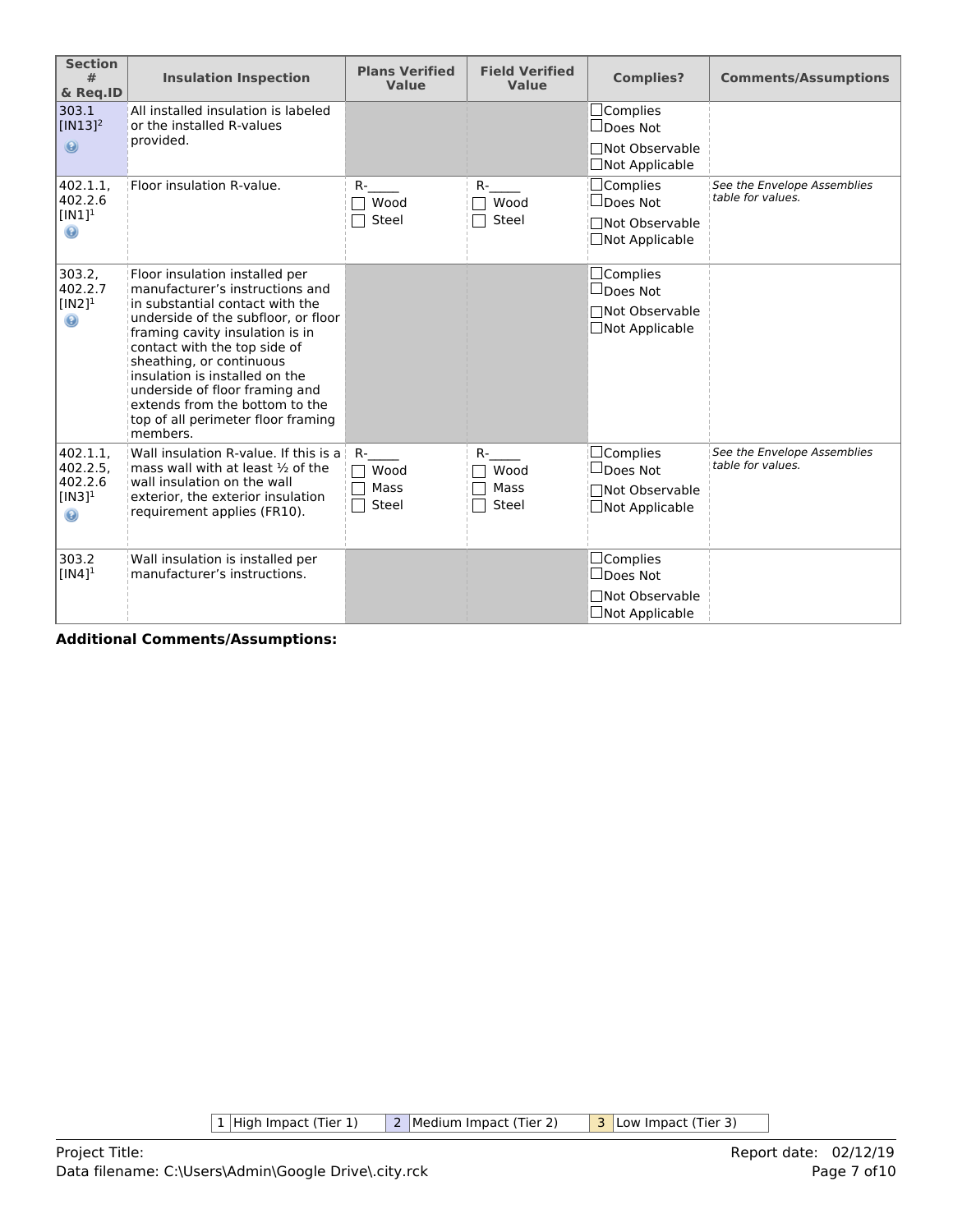| <b>Section</b><br>#<br>& Req.ID                          | <b>Final Inspection Provisions</b>                                                                                                                                                                                                                                                                                                                                                                                                                                     | <b>Plans Verified</b><br><b>Value</b> | <b>Field Verified</b><br><b>Value</b> | <b>Complies?</b>                                                                | <b>Comments/Assumptions</b>                      |
|----------------------------------------------------------|------------------------------------------------------------------------------------------------------------------------------------------------------------------------------------------------------------------------------------------------------------------------------------------------------------------------------------------------------------------------------------------------------------------------------------------------------------------------|---------------------------------------|---------------------------------------|---------------------------------------------------------------------------------|--------------------------------------------------|
| 402.1.1,<br>402.2.1<br>402.2.2,<br>402.2.6<br>$[FI]^{1}$ | Ceiling insulation R-value.                                                                                                                                                                                                                                                                                                                                                                                                                                            | $R-$<br>$\top$ Wood<br>Steel          | $R-$<br>$\sqcap$ Wood<br>Steel        | □Complies<br>□Does Not<br>□Not Observable<br>□Not Applicable                    | See the Envelope Assemblies<br>table for values. |
| 303.1.1.1<br>303.2<br>$[F12]$ <sup>1</sup>               | Ceiling insulation installed per<br>manufacturer's instructions.<br>Blown insulation marked every<br>$300$ ft <sup>2</sup> .                                                                                                                                                                                                                                                                                                                                           |                                       |                                       | $\Box$ Complies<br>$\Box$ Does Not<br>□Not Observable<br>$\Box$ Not Applicable  |                                                  |
| 402.2.3<br>$[F122]^2$                                    | Vented attics with air permeable<br>insulation include baffle adjacent<br>to soffit and eave vents that<br>extends over insulation.                                                                                                                                                                                                                                                                                                                                    |                                       |                                       | □Complies<br>$\Box$ Does Not<br>□Not Observable<br>$\Box$ Not Applicable        |                                                  |
| 402.2.4<br>$[F13]$ <sup>1</sup>                          | Attic access hatch and door<br>insulation $\geq$ R-value of the<br>adjacent assembly.                                                                                                                                                                                                                                                                                                                                                                                  | $R$ - $\qquad$                        | $R$ -                                 | $\Box$ Complies<br>$\Box$ Does Not<br>□Not Observable<br>□Not Applicable        |                                                  |
| 402.4.1.2<br>$[FI17]^{1}$                                | Blower door test @ 50 Pa. <= 5<br>ach in Climate Zones 1-2, and<br><= 3 ach in Climate Zones 3-8.                                                                                                                                                                                                                                                                                                                                                                      | $ACH 50 =$                            | $ACH 50 =$                            | $\Box$ Complies<br>□Does Not<br><b>Not Observable</b><br><b>□Not Applicable</b> |                                                  |
| 403.3.4<br>$[FI4]$ <sup>1</sup>                          | Duct tightness test result of $\leq$ = 4<br>cfm/100 ft2 across the system or<br><= 3 cfm/100 ft2 without air<br>handler @ 25 Pa. For rough-in<br>tests, verification may need to<br>occur during Framing Inspection.                                                                                                                                                                                                                                                   | $c$ fm/100<br>ft <sup>2</sup>         | $\_$ cfm/100<br>ft <sup>2</sup>       | $\Box$ Complies<br>$\Box$ Does Not<br>□Not Observable<br>$\Box$ Not Applicable  |                                                  |
| 403.3.3<br>$[FI27]^{1}$                                  | Ducts are pressure tested to<br>determine air leakage with<br>either: Rough-in test: Total<br>leakage measured with a<br>pressure differential of 0.1 inch<br>w.g. across the system including<br>the manufacturer's air handler<br>enclosure if installed at time of<br>test. Postconstruction test: Total<br>leakage measured with a<br>pressure differential of 0.1 inch<br>w.g. across the entire system<br>including the manufacturer's air<br>handler enclosure. | cfm/100<br>ft <sup>2</sup>            | cfm/100<br>ft <sup>2</sup>            | $\Box$ Complies<br>□Does Not<br><b>Not Observable</b><br>□Not Applicable        |                                                  |
| 403.3.2.1<br>$[FI24]$ <sup>1</sup>                       | Air handler leakage designated<br>by manufacturer at $\lt$ =2% of<br>design air flow.                                                                                                                                                                                                                                                                                                                                                                                  |                                       |                                       | □Complies<br>$\Box$ Does Not<br>□Not Observable<br>$\Box$ Not Applicable        |                                                  |
| 403.1.1<br>$[F19]^{2}$                                   | Programmable thermostats<br>installed for control of primary<br>heating and cooling systems and<br>initially set by manufacturer to<br>code specifications.                                                                                                                                                                                                                                                                                                            |                                       |                                       | □Complies<br>$\square$ Does Not<br>□Not Observable<br>$\Box$ Not Applicable     |                                                  |
| 403.1.2<br>$[$ FI10] <sup>2</sup>                        | Heat pump thermostat installed<br>on heat pumps.                                                                                                                                                                                                                                                                                                                                                                                                                       |                                       |                                       | $\Box$ Complies<br>$\Box$ Does Not<br>□Not Observable<br>$\Box$ Not Applicable  |                                                  |
| 403.5.1<br>$[F111]^2$                                    | Circulating service hot water<br>systems have automatic or<br>accessible manual controls.                                                                                                                                                                                                                                                                                                                                                                              |                                       |                                       | $\Box$ Complies<br>$\Box$ Does Not<br>□Not Observable<br>$\Box$ Not Applicable  |                                                  |
|                                                          | 1 High Impact (Tier 1)                                                                                                                                                                                                                                                                                                                                                                                                                                                 |                                       | 2 Medium Impact (Tier 2)              | 3 Low Impact (Tier 3)                                                           |                                                  |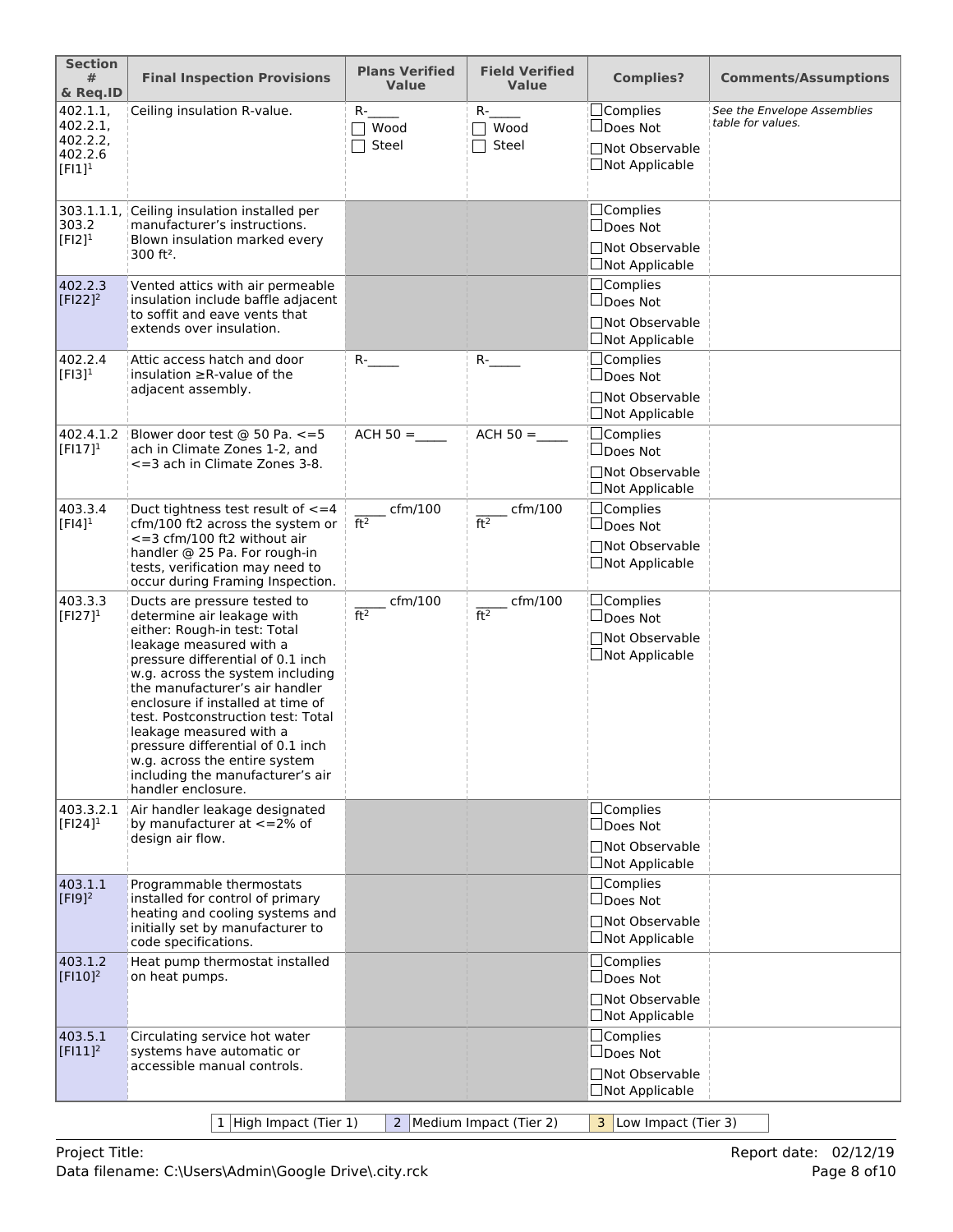| <b>Section</b><br>#<br>& Req.ID           | <b>Final Inspection Provisions</b>                                                                                                                                                                                                                                                                                                                                                                                                                                                                                   | <b>Plans Verified</b><br><b>Value</b> | <b>Field Verified</b><br><b>Value</b> | <b>Complies?</b>                                                               | <b>Comments/Assumptions</b> |
|-------------------------------------------|----------------------------------------------------------------------------------------------------------------------------------------------------------------------------------------------------------------------------------------------------------------------------------------------------------------------------------------------------------------------------------------------------------------------------------------------------------------------------------------------------------------------|---------------------------------------|---------------------------------------|--------------------------------------------------------------------------------|-----------------------------|
| 403.6.1<br>$[$ F125]^{2}                  | All mechanical ventilation system<br>fans not part of tested and listed<br>HVAC equipment meet efficacy<br>and air flow limits.                                                                                                                                                                                                                                                                                                                                                                                      |                                       |                                       | $\Box$ Complies<br>$\Box$ Does Not<br>□Not Observable<br>$\Box$ Not Applicable |                             |
| 403.2<br>$[F126]^{2}$                     | Hot water boilers supplying heat<br>through one- or two-pipe heating<br>systems have outdoor setback<br>control to lower boiler water<br>temperature based on outdoor<br>temperature.                                                                                                                                                                                                                                                                                                                                |                                       |                                       | $\Box$ Complies<br>$\Box$ Does Not<br>□Not Observable<br>□Not Applicable       |                             |
| 403.5.1.1<br>$[F128]^{2}$                 | Heated water circulation systems<br>have a circulation pump. The<br>system return pipe is a dedicated<br>return pipe or a cold water supply<br>pipe. Gravity and thermos-<br>syphon circulation systems are<br>not present. Controls for<br>circulating hot water system<br>pumps start the pump with signal<br>for hot water demand within the<br>occupancy. Controls<br>automatically turn off the pump<br>when water is in circulation loop<br>is at set-point temperature and<br>no demand for hot water exists. |                                       |                                       | □Complies<br>$\square$ Does Not<br>□Not Observable<br>$\Box$ Not Applicable    |                             |
| 403.5.1.2<br>$[F129]^{2}$                 | Electric heat trace systems<br>comply with IEEE 515.1 or UL<br>515. Controls automatically<br>adjust the energy input to the<br>heat tracing to maintain the<br>desired water temperature in the<br>piping.                                                                                                                                                                                                                                                                                                          |                                       |                                       | $\Box$ Complies<br>$\Box$ Does Not<br>□Not Observable<br>$\Box$ Not Applicable |                             |
| 403.5.2<br>$[F130]^{2}$                   | Water distribution systems that<br>have recirculation pumps that<br>pump water from a heated water<br>supply pipe back to the heated<br>water source through a cold<br>water supply pipe have a<br>demand recirculation water<br>system. Pumps have controls<br>that manage operation of the<br>pump and limit the temperature<br>of the water entering the cold<br>water piping to 104ºF.                                                                                                                           |                                       |                                       | $\Box$ Complies<br>$\Box$ Does Not<br>□Not Observable<br>$\Box$ Not Applicable |                             |
| 403.5.4<br>$[F131]^2$                     | Drain water heat recovery units<br>tested in accordance with CSA<br>B55.1. Potable water-side<br>pressure loss of drain water heat<br>recovery units $<$ 3 psi for<br>individual units connected to one<br>or two showers. Potable water-<br>side pressure loss of drain water<br>heat recovery units $<$ 2 psi for<br>individual units connected to<br>three or more showers.                                                                                                                                       |                                       |                                       | $\Box$ Complies<br>$\Box$ Does Not<br>□Not Observable<br>$\Box$ Not Applicable |                             |
| 404.1<br>$[F16]$ <sup>1</sup>             | 75% of lamps in permanent<br>fixtures or 75% of permanent<br>fixtures have high efficacy lamps.<br>Does not apply to low-voltage<br>lighting.                                                                                                                                                                                                                                                                                                                                                                        |                                       |                                       | $\Box$ Complies<br>$\Box$ Does Not<br>□Not Observable<br>□Not Applicable       |                             |
| 404.1.1<br>$[Fl23]^{3}$<br>$\circledcirc$ | Fuel gas lighting systems have<br>no continuous pilot light.                                                                                                                                                                                                                                                                                                                                                                                                                                                         |                                       |                                       | $\Box$ Complies<br>$\Box$ Does Not<br>□Not Observable<br>$\Box$ Not Applicable |                             |

1 High Impact (Tier 1) 2 Medium Impact (Tier 2) 3 Low Impact (Tier 3)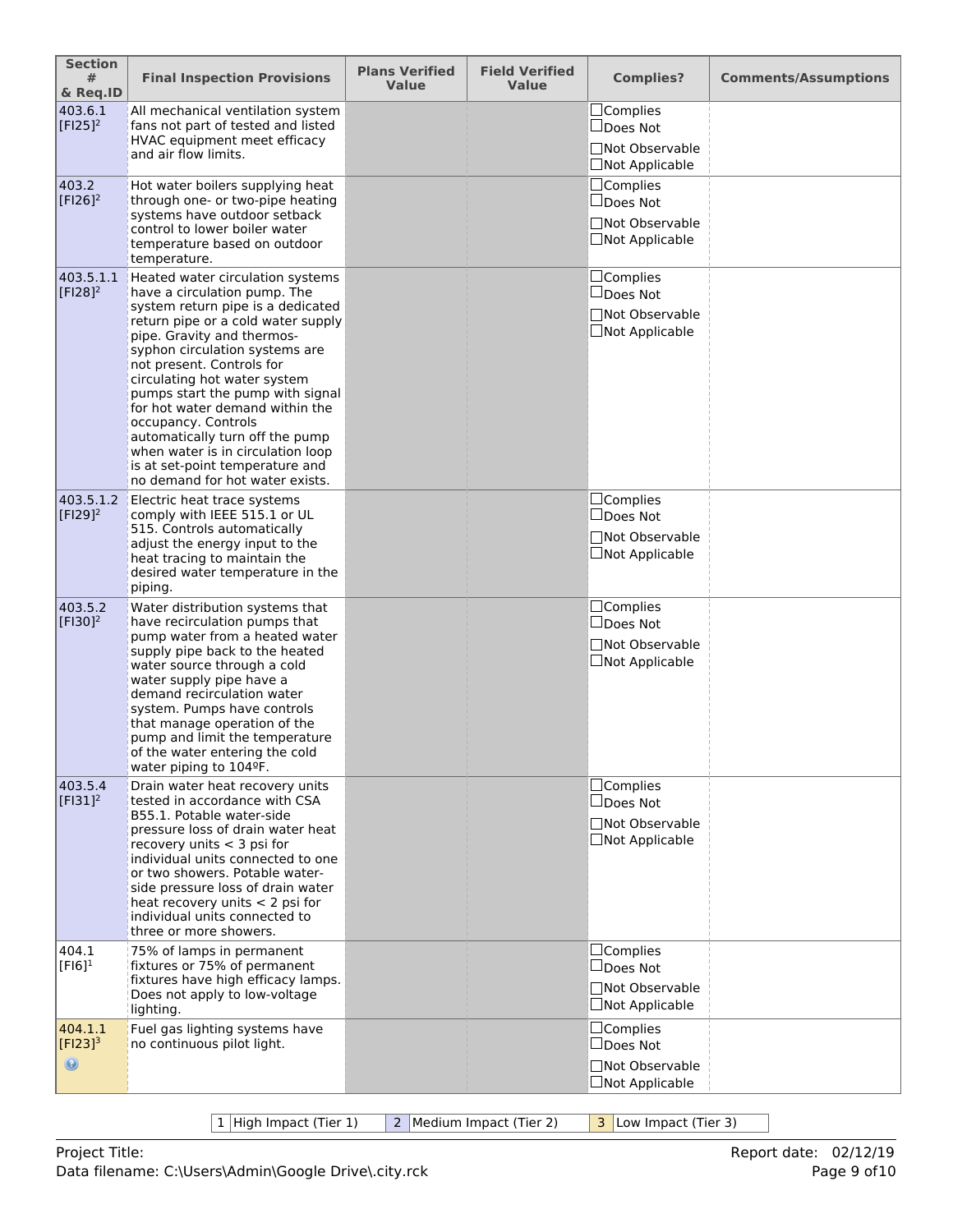| <b>Section</b><br>#<br>& Reg.ID | <b>Final Inspection Provisions</b>                                                      | <b>Plans Verified</b><br><b>Value</b> | <b>Field Verified</b><br><b>Value</b> | <b>Complies?</b>                                                                  | <b>Comments/Assumptions</b> |
|---------------------------------|-----------------------------------------------------------------------------------------|---------------------------------------|---------------------------------------|-----------------------------------------------------------------------------------|-----------------------------|
| 401.3<br>$[F17]^{2}$            | Compliance certificate posted.                                                          |                                       |                                       | $\square$ Complies<br>$\Box$ Does Not<br>□Not Observable<br>$\Box$ Not Applicable |                             |
| 303.3<br>$[F18]$ <sup>3</sup>   | Manufacturer manuals for<br>mechanical and water heating<br>systems have been provided. |                                       |                                       | $\Box$ Complies<br>$\Box$ Does Not<br>□Not Observable<br>$\Box$ Not Applicable    |                             |